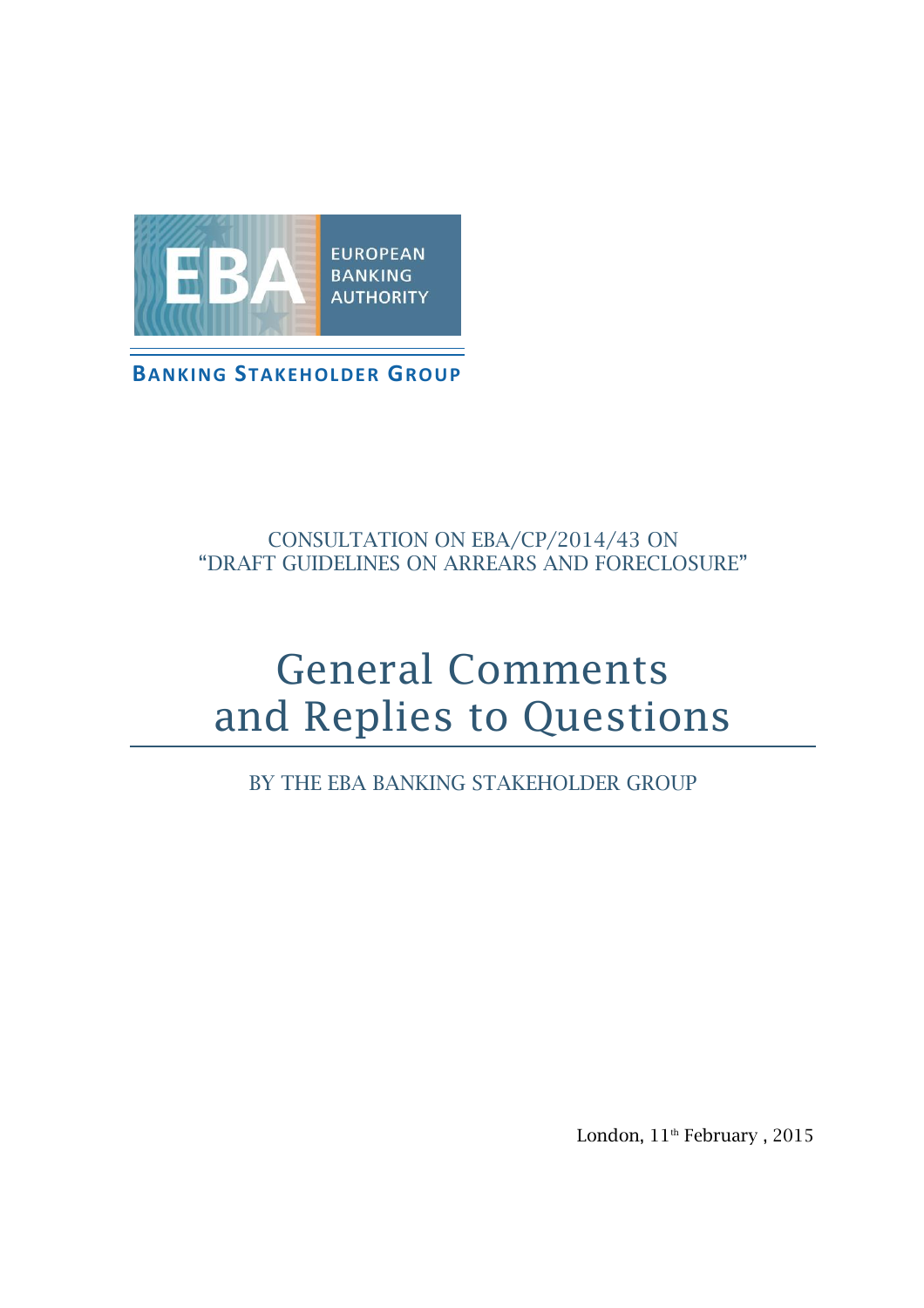

# Foreword<sup>1</sup>

The EBA Banking Stakeholder Group ("BSG") welcomes the opportunity to comment on the Consultation Paper 2014/43 on Draft Guidelines on arrears and foreclosure.

This response has been prepared on the basis of comments circulated and shared among the BSG members and the BSG's Technical Working Group on Consumer Issues and Financial Innovation.

Article 28 of the Mortgage Credit Directive (MCD) sets out provisions in the area of arrears and foreclosure, and specifically requires that Member States shall adopt measures to encourage creditors to exercise reasonable forbearance before foreclosure proceedings are initiated.

In order to ensure that these high-level provisions will be implemented and supervised consistently across the 28 EU Member States, and to support the transposition of the MCD, the EBA is issuing and consulting on draft Guidelines.

The Guidelines provide detail on how financial institutions should give effect to the relevant MCD provisions in Article 28, and thus contribute to the EBA's objective of achieving a convergence of supervisory practices for the Directives that fall within the EBA's scope of action. The Guidelines establish requirements on policies and procedures; engagement with the consumer; provision of information and assistance to the consumer; the process; and documentation of dealings with the consumer and retention of records.

This response outlines some general comments by the BSG, as well as our detailed answers to the questions indicated in the Consultation Paper.

# General comments

-

The guidelines have the merit of setting out the minimum requirements and measures to be implemented by creditors. However, they are written in a high level of generality with very few detailed requirements, especially when compared with the codes adopted by some national authorities (see, for instance, Portugal, UK, and Ireland).

As a very important principle, the BSG considers that it is essential that the mechanisms created to deal with arrears and foreclosure do not lead to a situation which is more unfavorable to the consumer compared with existing

 $1$  Discussions with members of the Financial Services User Group (FSUG) are gratefully acknowledged.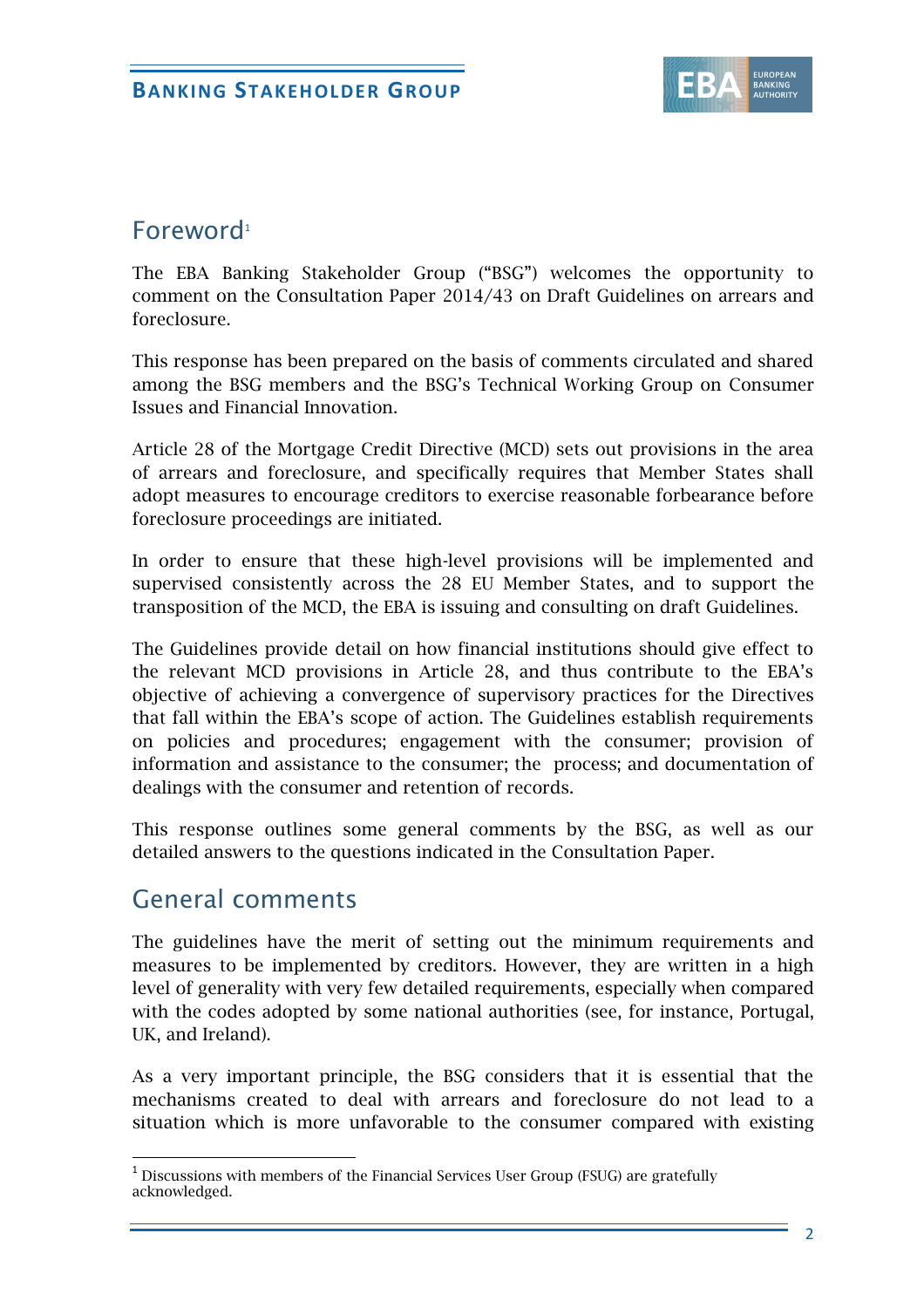

codes established by Member States. On the contrary, the BSG asks the EBA to introduce as many solutions as possible to make sure that consumers are protected in a very efficient way.

For this reason, the BSG is supporting the EBA option for the conversion of the practices of the current EBA Opinion relevant to Art. 28 MCD into Guidelines and the revision of the remaining parts of that Opinion.

# Replies to Questions

1. Do you agree with the proposed Guidelines? If not, outline why you disagree and how the Guidelines could be improved. Please respond separately for each of the five Guidelines.

The BSG generally agrees with the proposed guidelines, but has some comments, proposals and remarks which could contribute to a better form and substance of those guidelines.

**1. Establishment of policies and procedures** 

**1.1 The creditor should establish procedures to detect early indications of consumers going into payment difficulties.**

**1.2 The creditor should establish policies and procedures for the effective handling of and engagement with consumers in payment difficulties.**

**1.3 The creditor should provide adequate training for staff dealing with consumers in payment difficulties.**

**1.4 The creditor should review these policies and procedures regularly.** 

The BSG supports the above requirements, but considers that the Guidelines should go further.

As we are in a specific context of an extended period of historically low interest rates in all Member States, and because changes in exchange rates for loans in foreign currency are unpredictable from a borrower perspective (see the recent dramatic rise of Swiss franc), all creditors should be required both to take action to identify customers who are susceptible to arrears if interest rates/exchange rates rise, and have appropriate strategies to treat them fairly.

As mentioned in Article 23 (4) of the MCD, Member States shall ensure that, in case of credits in foreign currencies, the creditors warn the consumers on a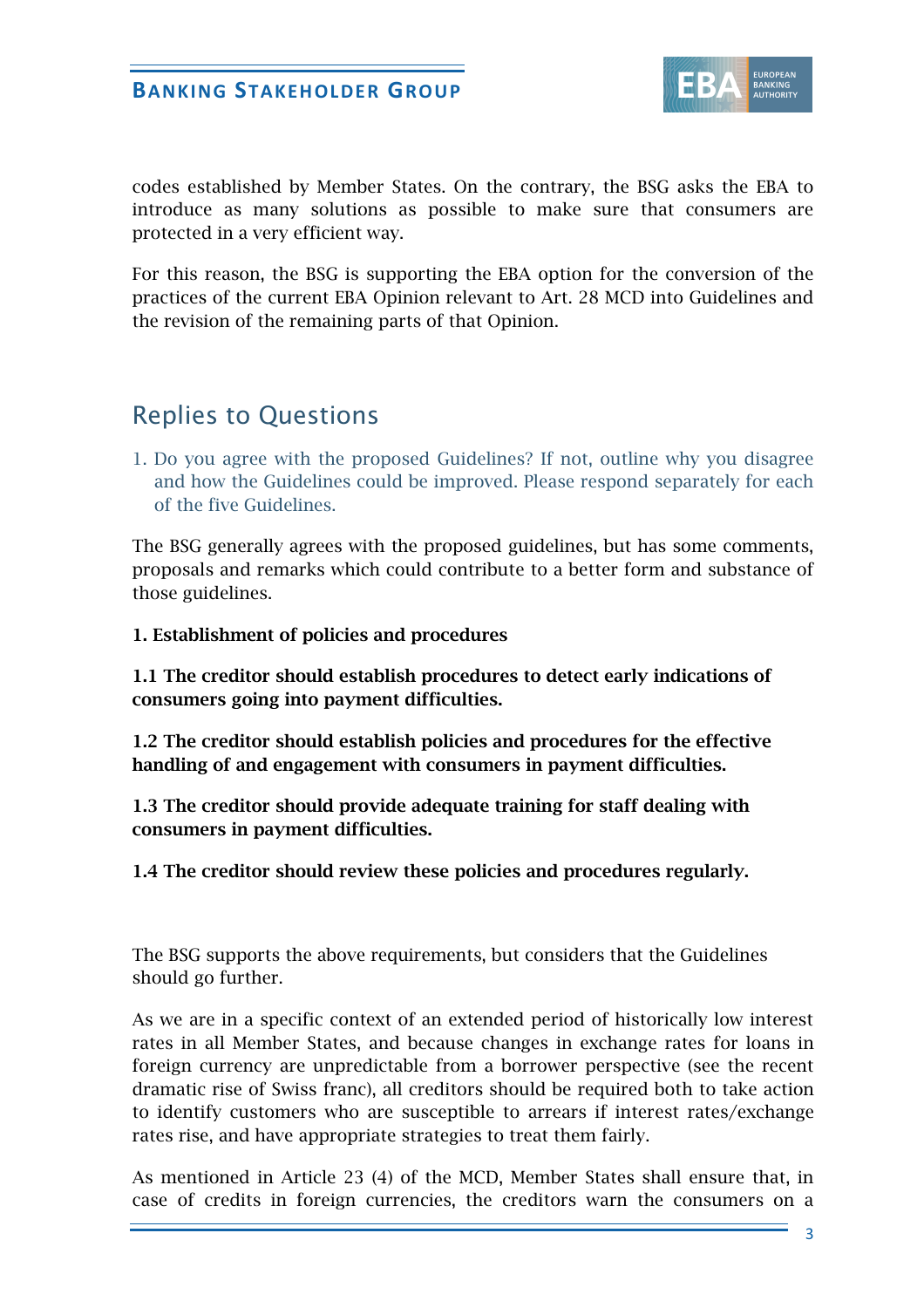

regular basis, but at least where the value of the total amount payable by the consumer which remains outstanding or of the regular instalments varies by more than 20% from what it would be if the exchange rate between the currency of the credit agreement and the currency of the Member State applicable at the time of the conclusion of the credit agreement were applied.

It should also be strictly forbidden to lend money to debtors in an irresponsible manner, which will make them over-indebted shortly after the signing of the credit agreement. For instance, it should be forbidden to lend money to consumers who clearly will not be able to afford the payments on a hypothetical adverse scenario - the so-called "subprime loans".

This was unfortunately the case before the crisis in some Member States<sup>2</sup> where consumers were tempted with loans with relatively low fixed introductory or teaser interest rates for 3,6 or 12 months, and after this period the interest rate rose to very high levels (sometimes double or even more compare with the initial one). There have also been cases in which there was a limitation on the reduction in interest rates - as was the case with several hundreds of thousands of mortgages in Spain, through the famous "ground clauses".

At the same time, debt-to-income ratios (calculated as a share of debt service in total disposable income) were sharply increased by banks up to 65%-70%. As a result, on a very short time, many consumers became over-indebted, without any realistic chance to service their debt in time. It was also the crisis that hit them soon, and their revenues decreased also, together with the prices of immovable properties (because it was asset bubbles before the crisis), which in some cases declined by 50% or even more.

We also draw attention to the fact that because in some cases the rate of interest for the local currency was very high compared with those on foreign currencies, the vast majority of the loans approved before the crisis<sup>3</sup> were disbursed in foreign currencies. At the same time the exchange rates sharply increased $4$ .

Taking into account these realities, all the procedures established to detect consumers in payment difficulties must be correlated with the way the credit was approved and disbursed.

Creditors should develop information relating to impairment and a performance tracking system to proactively segment their pre-arrears population. They should consider which borrowers are most likely to be affected by potential rate rises,

-

<sup>&</sup>lt;sup>2</sup> For instance, Romania and other Central and Eastern European Member States

<sup>&</sup>lt;sup>3</sup> In Romania, the percent was about 70% of the total loans disbursed before the crisis

 $4$  Comparing with the middle of year 2007, when was the best moment for RON, now (end of January 2015) the exchange rate has increased with about 250% for CHF/RON and with about 40% for EUR/RON.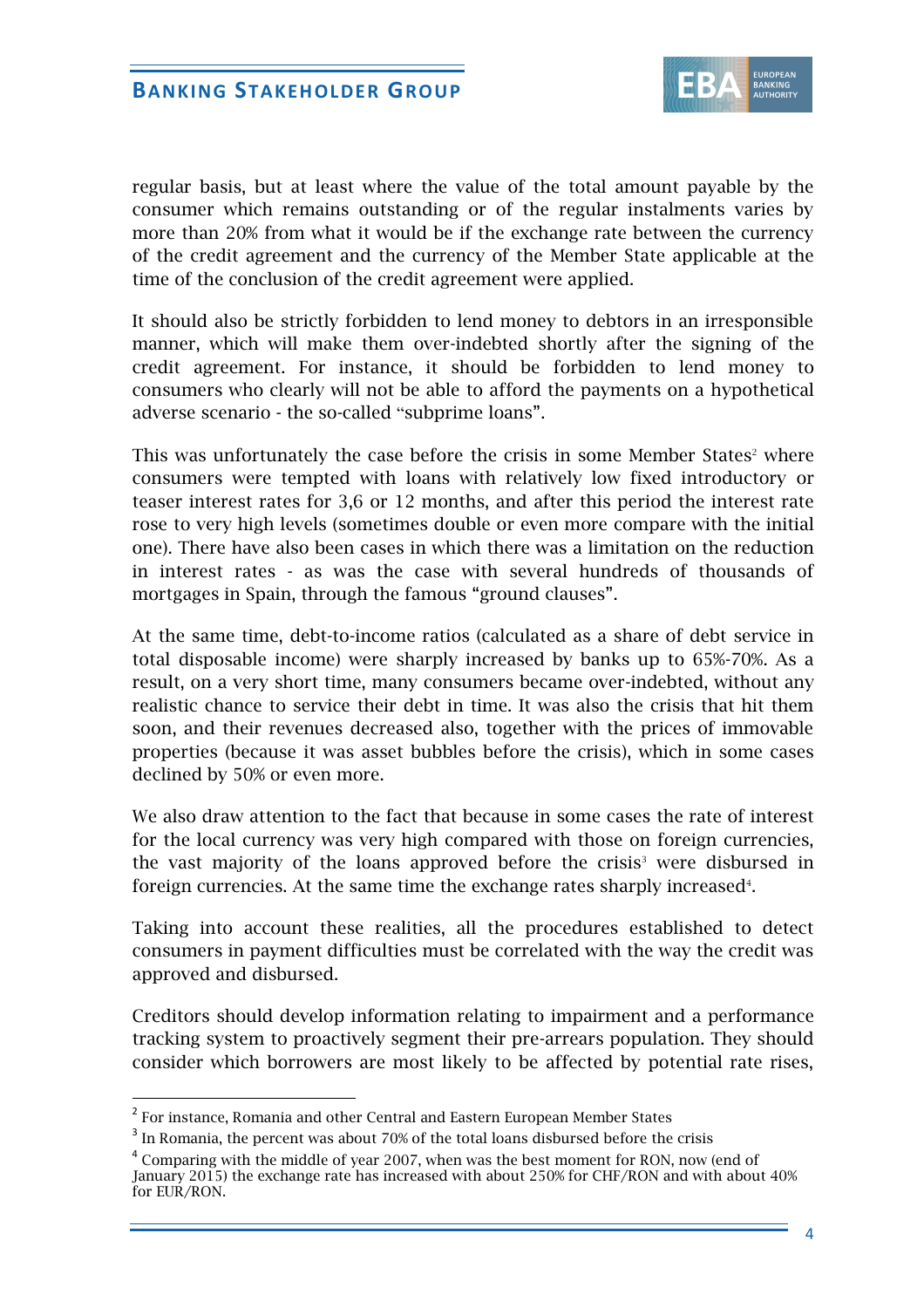

for example, those who have experienced payment problems in the past or those with a high debt-to-income ratio. Creditors should consider deploying proactive strategies to engage them at the earliest moment possible.

Creditors should put in place tools to detect and act upon 'early warning signs' such as borrowers consolidating debt or failing to meet all of their financial commitments. This would allow them to develop effective early engagement strategies and offer proactive solutions or money advice which increase the chance of better outcomes for both customers and creditors.

BSG suggests establishing a common definition of alerts, designed in collaboration with consumer associations, which might provide for situations of risk of failure, as it exists in Portugal with the Action Plan for the Risk of Failure (PARI).

Senior management should have the duty to promote cultures in arrears management functions which focus on delivering outcomes aligned with the best interests of customers. Management need to provide leadership and direction to create an environment that enables their staff to make informed judgments, and take decisions that reflect the specific personal and financial circumstances of individual borrowers. Remuneration and reward schemes for frontline staff should incentivise them to make decisions based on the best interests of customers. If staff are incentivized according to the amount of money they recover from the borrower then they may have a focus on the short-term rather than considering other arrangements which would be in the best interests of customers and, possibly, also the creditors in the long run.

They must ensure that decisions around forbearance or repossession are suitable given the specific personal and financial circumstances of borrowers - dealing sensitively with borrowers who may have particular vulnerabilities. Decisions should take account of a borrower's likely long-term ability to repay their arrears.

We also have suggestions for editing the proposed form of points 1.1-1.4.

At point 1.1, the following text should be added at the end of the sentence: "*and contact them immediately to provide financial advice and proper solutions quickly in order to prevent any potential damage to consumers*".

At point 1.2, the following text should be added at the end of the sentence:".... *or expected payment difficulties, especially preventing the loss of the debtor´s residence*".

We recommend creditors to contact consumer organisations in order to prepare the most suitable training for staff dealing with consumers in payment difficulties and even to involve representatives of consumer organisations in this process.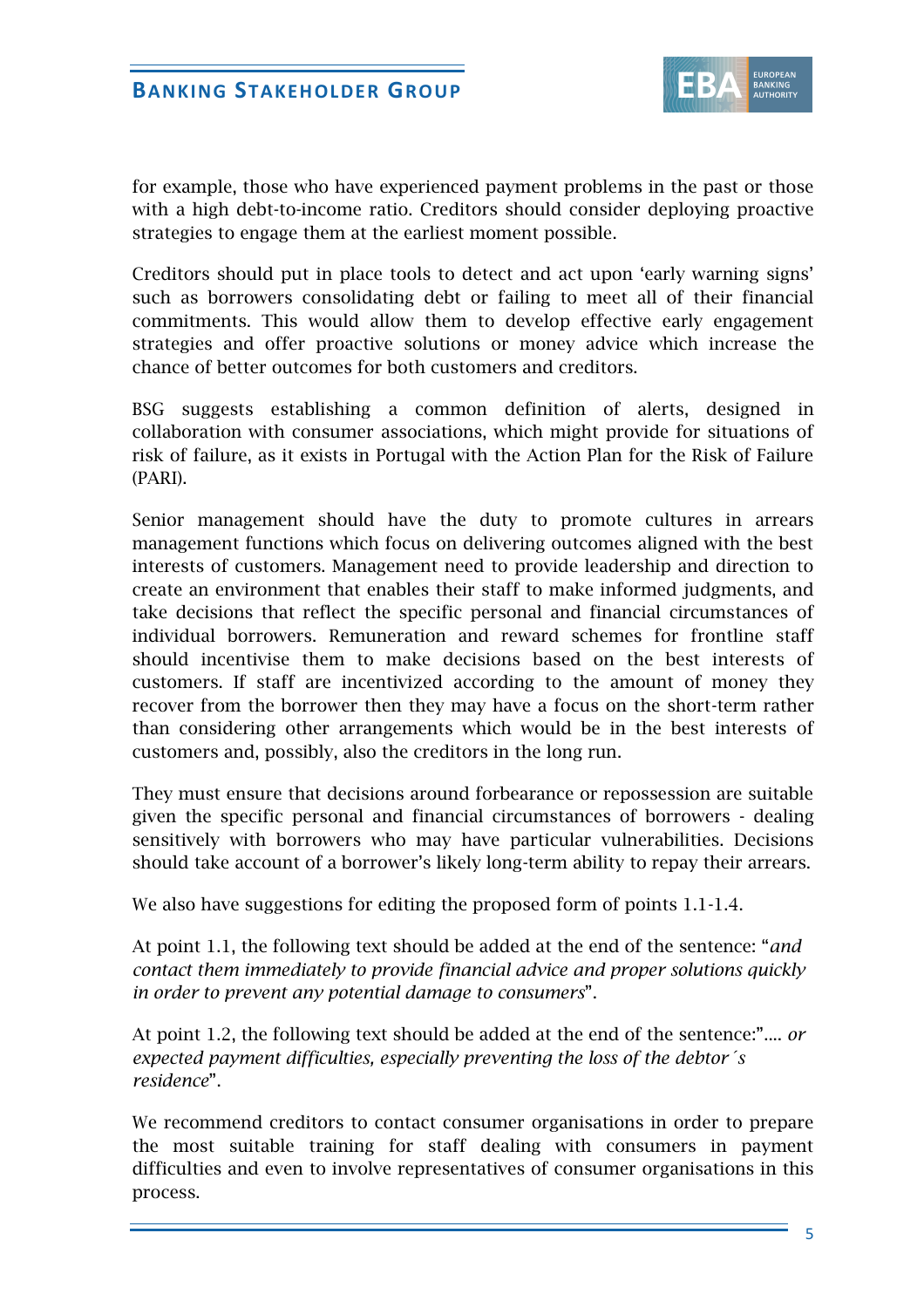

At point 1.3, the following text should be added at the end of the sentence: "…*or expected payment difficulties*. *This training should take into consideration the recommendations made by consumer organisations*".

The BSG considers that the review of the policies and procedures should be done at least yearly and suggests including this at the end of point 1.4.

At the end a new point 1.5 should be inserted "*The creditor should ensure that the structure of remuneration, reward and performance management schemes for staff dealing with consumers in payment difficulties are aligned with the need to exercise reasonable forbearance"*

#### **2. Engagement with the consumer**

**2.1 When a consumer goes into payment difficulties, the creditor should work with the consumer to establish why the difficulties have arisen and for the creditor to take appropriate steps.** 

**2.2 The creditor should conduct meetings with the consumer in relation to their payment difficulties in privacy having regard to data protection legislation and not disclosing personal information to a third party without a consumer's consent.** 

**2.3 The creditor, as well as any agents acting on behalf of the creditor, should maintain a level of contact and communication with a consumer in payment difficulties that is proportionate to the information requirements, and not excessive.** 

The BSG supports the above requirements, but have other points to add.

Household customers who warn credit institutions about their risk of default due, for example, to being unemployed or ill, have a right to receive from the creditor a document informing them about their rights and duties. The creditor should also formally recognize in writing that it has received such a warning from the consumer.

Household customers in pre-arrears or arrears on the payment of their credit installments should receive information, advice and assistance from the entities in charge of debt advice. Recourse by the household customer to such entity should be free of charge.

In that sense, the procedure adopted in France to solve problems of debtors could be an example to follow. In certain cases, the debtor in good faith can go to a Committee formed by members of the administration, banking and consumer associations, which attempts to mediate between debtor and entity, proposing a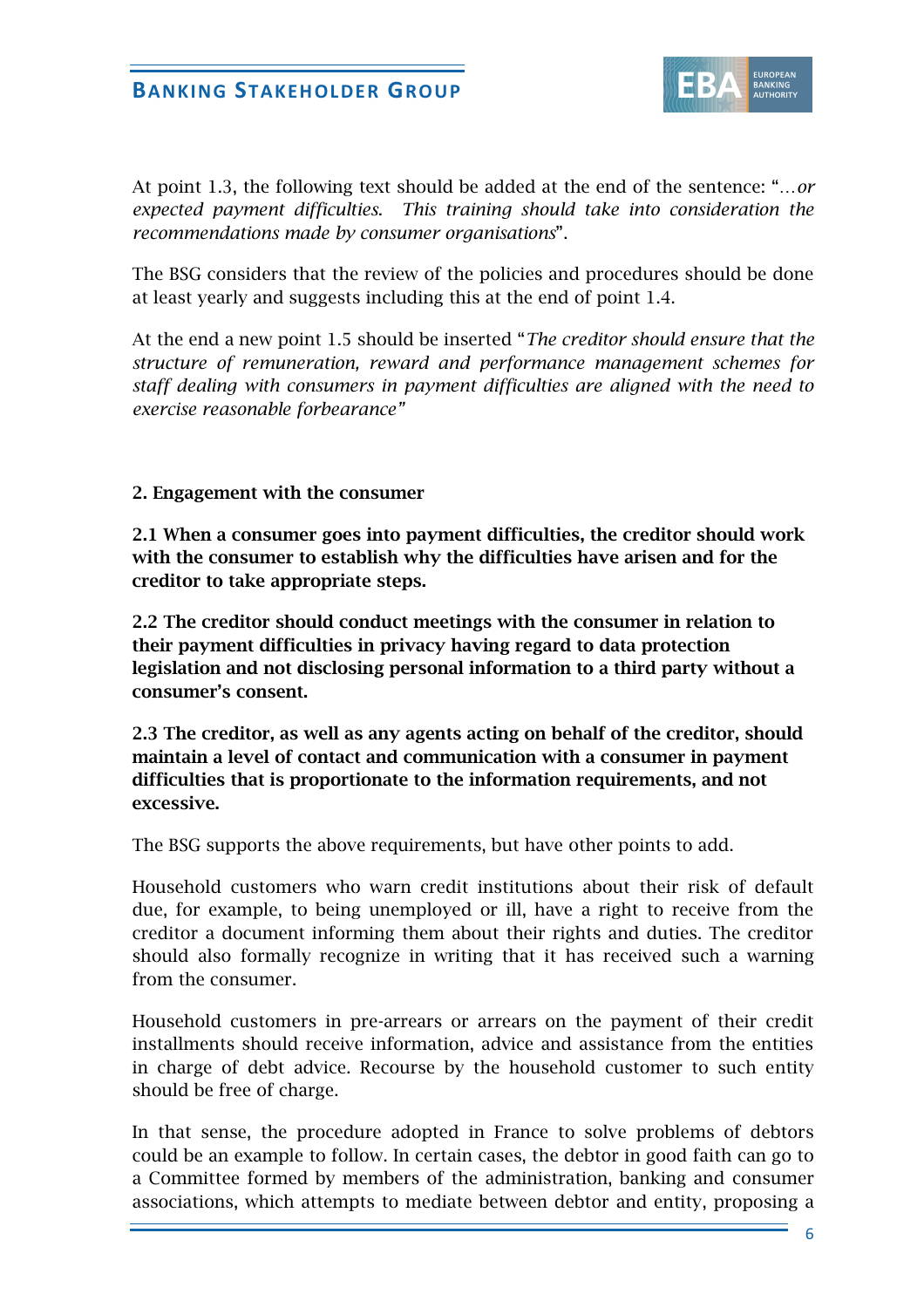

payment plan that may include "reduction of debts or debt moratorium", and it can even ask the court to suspend a foreclosure that has been started. The Commission also assesses the degree of recklessness or negligence of the banks to grant credit and penalize them. Finally, the judge shall endorse and approve the proposed plan.

In the meetings conducted by creditors, which need to be organized in a private room/space, consumers should also have the right to be assisted by relatives, lawyers, representatives of consumer organisations, etc.

Creditors should engage sensitively with borrowers who have specific needs or circumstances which are likely to limit their ability to engage effectively: for example, customers dealing with bereavement or terminal illness, or those with physical and mental health issues.

These circumstances are not always consistently identified or appropriately probed by front-office staff, even when they are explicitly referred to by borrowers.

It is very important to be sure that fundamental rights as human dignity, privacy, safety, health etc. are respected by creditors and any other agents acting on behalf of creditors. Debt enforcement should respect the privacy of the debtors and not share any information with friends/ neighbors/relatives/colleagues. Any violent language or harassment that may lead to physical or psychological harm must be prevented. For some debtors, debt enforcement can cause illness or exacerbate some existing health problems. There needs to be assurances that debtors, especially the vulnerable ones, are treated sensitively and appropriately $5$ .

There are many examples in practice of consumers being harassed by representatives of creditors, especially by employees working for debt collectors<sup>6</sup>. It would be very important to include into the Guidelines, at the end of point 2.3, a clear statement to discourage such practices.

#### **3. Provision of information and assistance to the consumer**

### **3.1 The creditor should have a consumer engagement policy in place. This should ensure that they provide adequate information, for example, through**

[retail/docs/FSUG/papers/debt\\_solutions\\_report\\_en.pdf](http://ec.europa.eu/internal_market/finservices-retail/docs/FSUG/papers/debt_solutions_report_en.pdf)

-

<sup>&</sup>lt;sup>5</sup> For more examples, measures and recommendations please read chapter 5 - Restrictions on abusive debt collections practices from "Study on means to protect consumers in financial difficulty: personal bankruptcy, datio in solutum of mortgages and restrictions on debt collectors abusive practices", December 2012, prepared by London Economics for the FSUG [http://ec.europa.eu/internal\\_market/finservices-](http://ec.europa.eu/internal_market/finservices-retail/docs/FSUG/papers/debt_solutions_report_en.pdf)

<sup>&</sup>lt;sup>6</sup> Please see an example case study here: [http://ec.europa.eu/internal\\_market/finservices](http://ec.europa.eu/internal_market/finservices-retail/docs/FSUG/papers/debt_solutions_report_en.pdf)[retail/docs/FSUG/papers/debt\\_solutions\\_report\\_en.pdf,](http://ec.europa.eu/internal_market/finservices-retail/docs/FSUG/papers/debt_solutions_report_en.pdf) page 179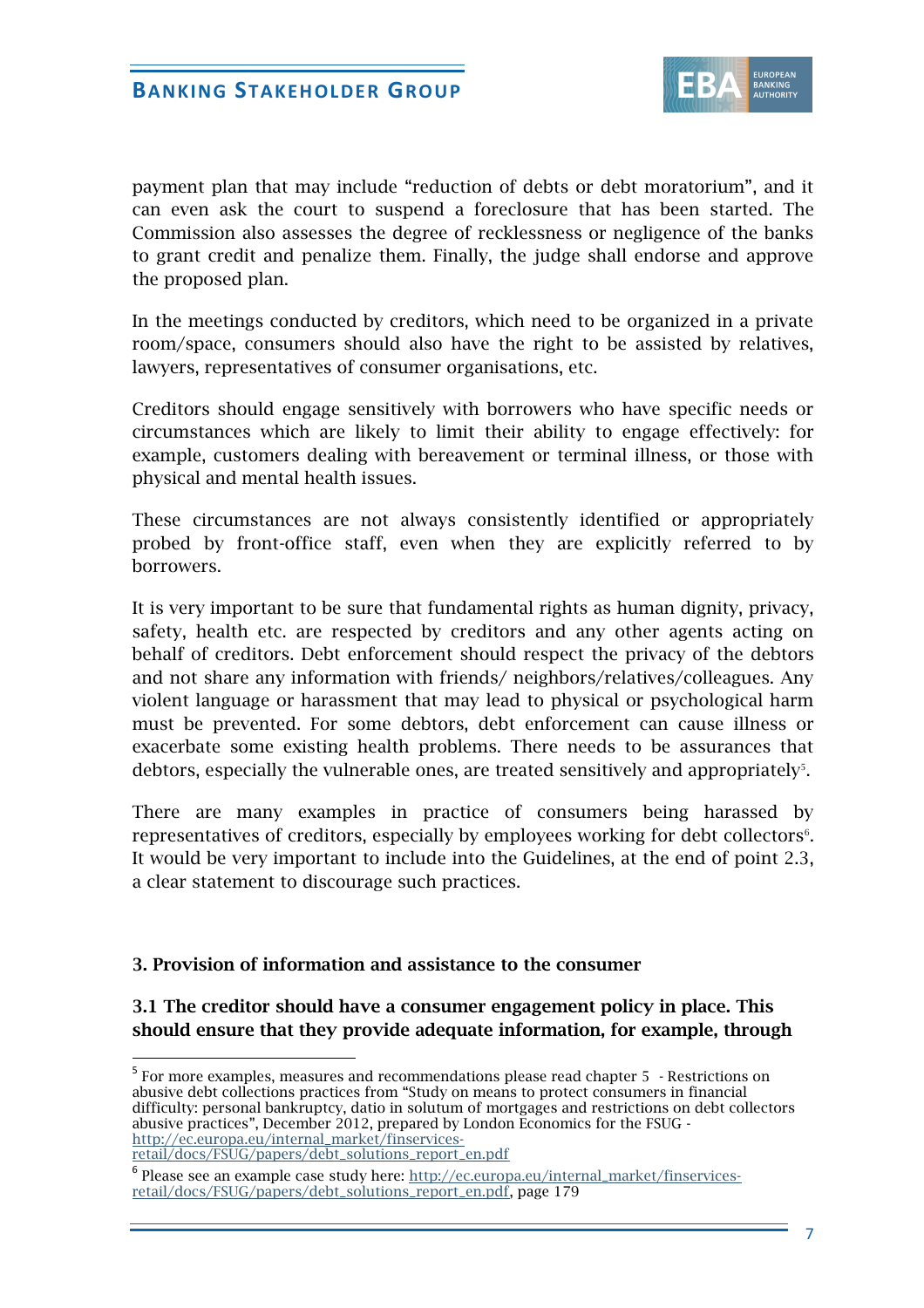

**websites and written materials, and support for consumers in, or concerned about, payment difficulties.** 

**3.2 The creditor should communicate clearly and in plain language.** 

**3.3 The creditor should provide support and, at least, the following information to consumers in payment difficulties:** 

**a) the number of payments either missed or only paid in part;** 

**b) the total sum of the payment shortfall;** 

**c) the charges incurred as a result of the payment shortfall;** 

**d) the importance of the consumer co-operating with the creditor to resolve the situation.** 

**3.4 In cases where the consumer's payment difficulties persist, the creditor should provide the following information to the consumer:**

**a) information regarding the consequences of missing payments (e.g. costs, default interest rate, possible loss of property, etc. ); and** 

**b) information about available government/public schemes or support.**

The BSG supports the above requirements, but they should go a little further.

One of the most important challenges for consumers is to understand the very technical language used by bankers, both in contracts and in meetings. Creditors should take measures to be sure that the information provided is clear and well understood by all categories of consumers.

Consumer organisations in some countries have reported cases where the creditor was unable to switch direct debit payment dates to suit borrowers' circumstances, for example to facilitate prioritising of secured versus unsecured payments or to reflect the timing of salary payments; errors in manual 'workarounds' resulting in incorrect information being recorded on case files; unnecessary delays to case management; poor quality record-keeping and limited system performance, restricting staffs' access to full case details, and requiring borrowers to constantly re-explain sensitive circumstances or provide information on multiple occasions.

As regards fees and charges, charging practices should be fair and only reflect the additional resources required to administer the cases. Unless this is the case then creditors will be able to make additional profit when consumers are in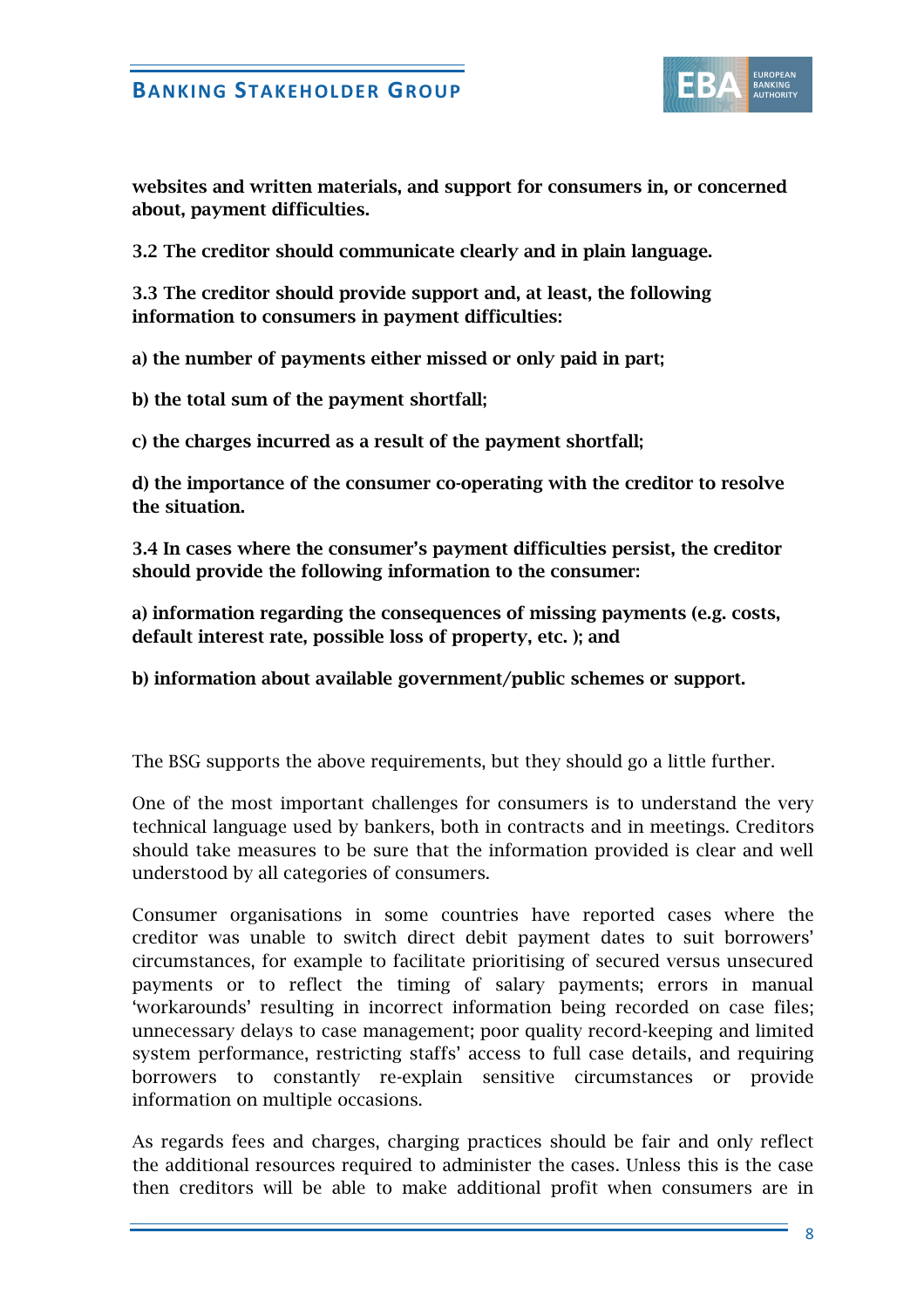

payment difficulties. A specific additional guideline should be introduced which should read: "*Creditors should only levy a charge where they are able objectively to justify that the charge is equal to or lower than a reasonable calculation of the cost of the additional administration required as a result of the customer being in payment difficulty*".

#### **4. Resolution process**

**4.1 The creditor should take into account the individual circumstances of the consumer, the consumer's interests and rights and his/her ability to repay when deciding on which steps/forbearance measures to take. Forbearance measures consist of concessions towards a consumer facing, or about to face, difficulties in meeting his/her financial commitments.** 

**Concessions to the consumer include:** 

**1. a total or partial refinancing of a credit agreement; and/or** 

**2. a modification of the previous terms and conditions of a credit agreement, which may include amongst others:** 

**a) extend the term of the mortgage;** 

**b) change the type of the mortgage;** 

**c) defer payment of all or part of the instalment repayment for a period;** 

- **d) change the interest rate;**
- **e) offer a payment holiday.**

The BSG supports the above requirements, but have some additional points to add.

Borrowers in arrears who are unable to pay on obligations under their credit agreements should have a right to enter into a settlement procedure that should apply to all types of mortgage credits, which should not depend on compliance with any conditions for access, nor specifically requested by the borrower.

Borrowers have a right to receive a document informing them about their rights and duties under the settlement procedure. Following the assessment of the borrower's creditworthiness, the creditor should present one or more restructuring proposals deemed adequate to the borrower's financial situation.

The borrower should be granted a series of guarantees. Among these, creditors should be prohibited from terminating credit agreements, bringing legal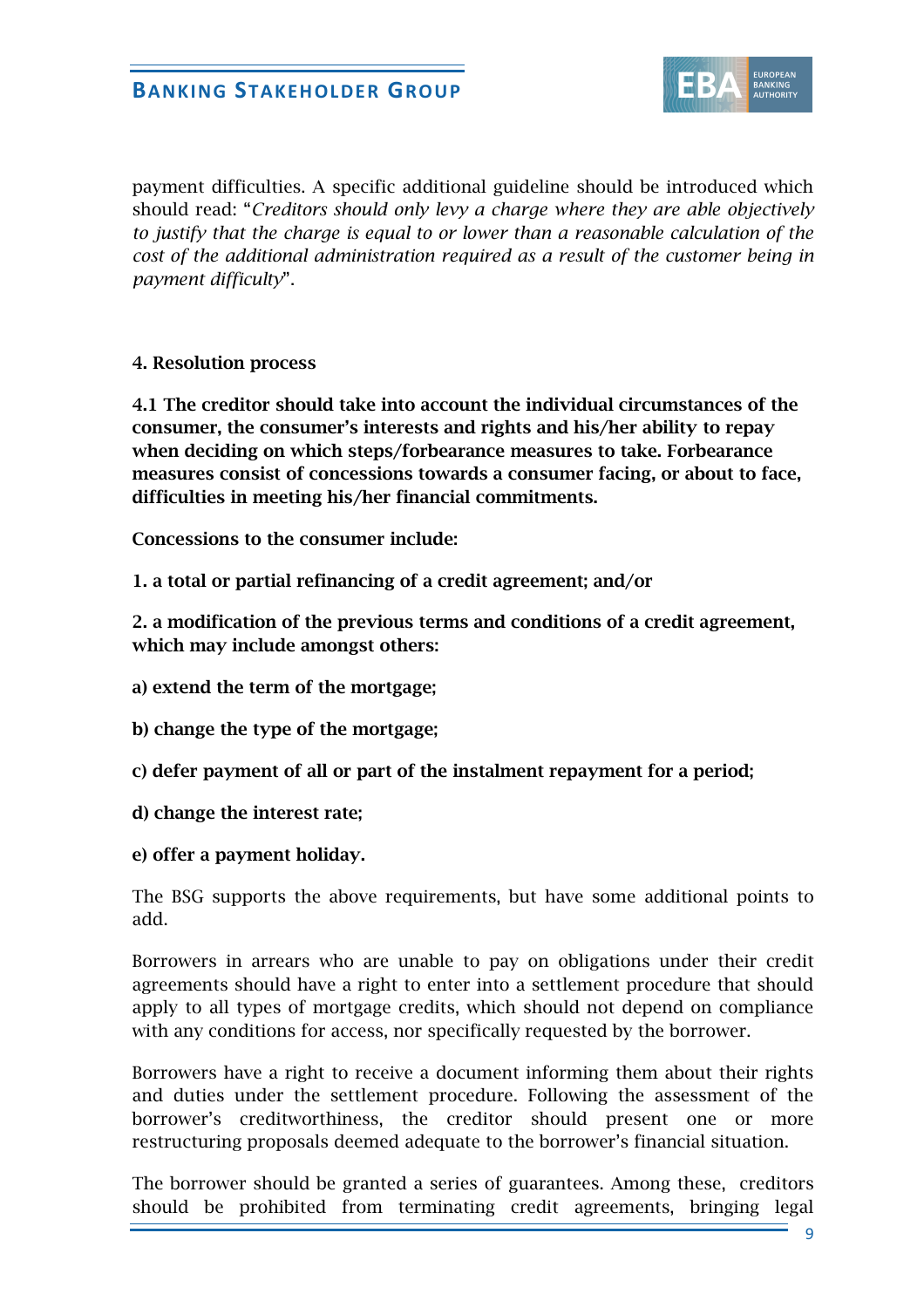

proceedings against household customers with a view to redeeming credits, or assigning the said credits to third parties.

Borrowers with difficulties in paying housing credit instalments may request that credit institutions renegotiate the loan's financial conditions with a view to reducing the debt burden.

In case of renegotiation, credit institutions cannot increase the charges on credit agreements for the purchase or construction of owner-occupied homes, if such renegotiation has resulted in particular from a change in the credit holder due to divorce, legal separation, dissolution of a life partnership or death of either one of the spouses.

Household customers in arrears on credit agreements for owner-occupied homes who are in a particularly difficult economic situation should, on request, benefit from an extraordinary regime which could include the adoption of exceptional measures, which may lead to a partial or full cancellation of the debt. Such borrowers should benefit from a series of guarantees, notably the prohibition of credit institutions from foreclosing the mortgage.

Especially in those cases where the creditors acted not in line with the principles of "responsible lending", all consumers should have the right to be exempted, partly or even in full, from their debt. Special attitude should be adopted by creditors in those cases where a consumer becomes unemployed, is affected by a serious illness, faces a reduction of the hours worked, etc.

Thus, the BSG proposes to extend the list of the possible solutions, with the inclusion of two new points: 3) debt relief – writing-off of a portion of any outstanding debt, and 4) debt cancellation – writing-off of all remaining outstanding debt.

As it is clearly mentioned in the MCD that "Member States shall not prevent the parties to a credit agreement from expressly agreeing that return or transfer to the creditor of the security or proceeds from the sale of the security is sufficient to repay the credit", the BSG considers it important to include a new point (5): *datio in solutum* – borrowers who cannot repay their mortgage are released in full from the outstanding debt by handing their mortgage property over to the lender in cases that have been agreed between creditor and borrower. The *"datio in solutum"* should be the last-resort solution for the debtor, because the main objective is, as far as possible, to keep the home.

One of the arguments in favor of inclusion of this point is represented by the main conclusion on this issue of a study prepared for the Financial Services User Group  $(FSUG)^7$  by London Economics in December 2012, which stated that where

-

<sup>7</sup> [http://ec.europa.eu/internal\\_market/finservices-retail/fsug/index\\_en.htm](http://ec.europa.eu/internal_market/finservices-retail/fsug/index_en.htm)